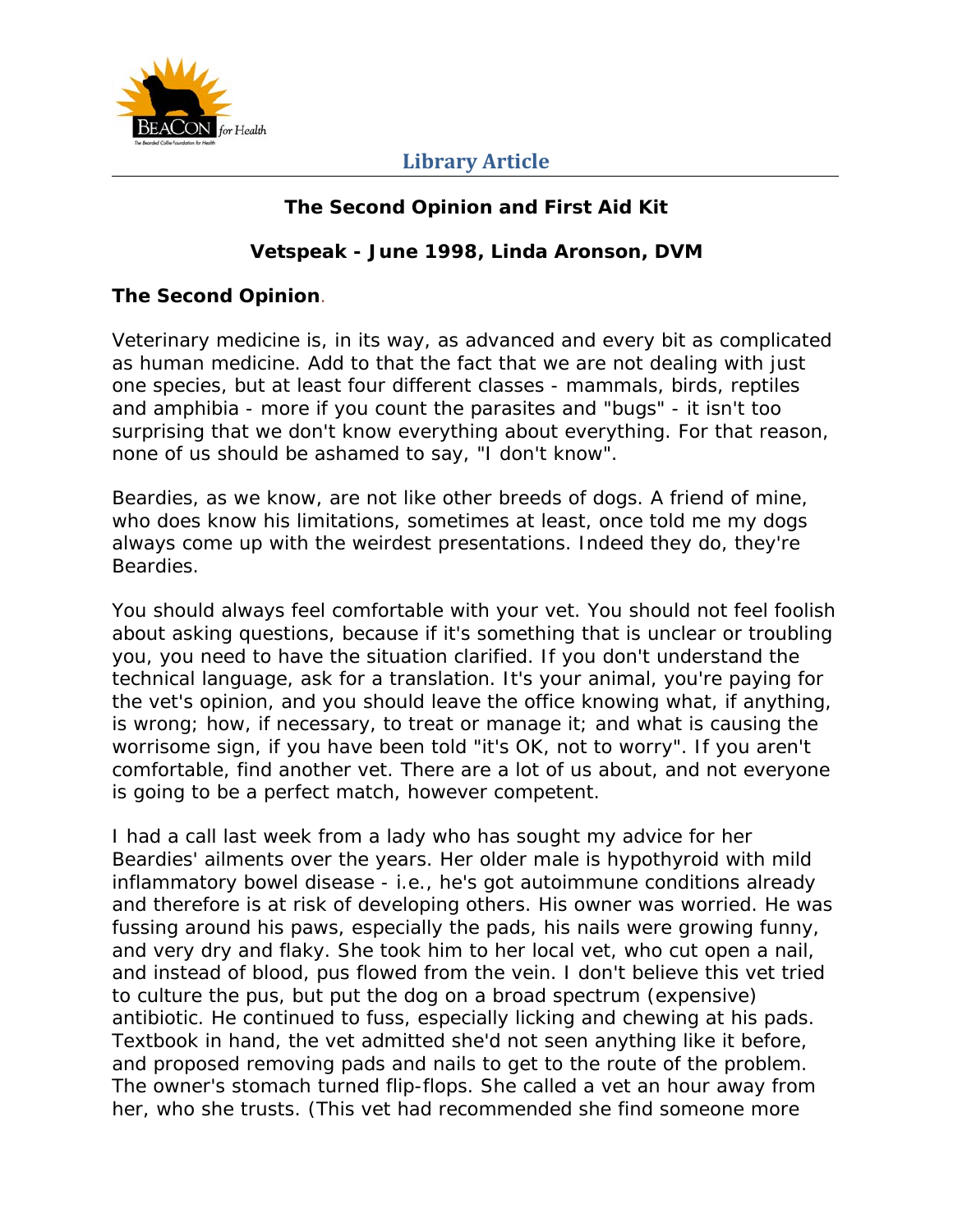

## **Library Article**

local, for routine care.) The second vet said if she brought her dog to her, and would prefer she did the surgery, she would. The owner called me. I was appalled. No-one was to cut anything off anyone, until we knew why we were cutting. I suggested we did a complete blood count and biochemistry profile, necessary for a dog his age anyway if he was to be safely anesthetized. In addition, I wanted a repeat thyroid panel, he'd not been checked for a year, and an antinuclear antibody (ANA) test. Given the signs and his history, this test which helps diagnose systemic lupus erythematosus (SLE) seemed like a good idea to me. I also suggested X-rays of the paws to see if there were any internal changes. Blood should be retained for culture and sensitivity to find an appropriate antibiotic, if necessary. Relieved at surgical reprieve the owner rang off.

In the meantime I was looking through back issues of the Bearded News, the magazine of the Bearded Collie Club (UK). In 1994, there was a flurry of communication on "nail bed infection". Speculation as to the cause was rampant - walking on new tar, kicking back after pottying and forcing bacteria under the nail beds, etc. One thing was striking, the cases which were treated conservatively survived, even if their nails were misshapen. The one case that fell to the surgeon's knife and lost bits of pads and nails, never healed, and had to be euthanized. That poor dog was also assaulted with antibiotics, corticosteroids and antifungal medications because the vet had no clue what he/she was dealing with.

In the American dog's case described previously, the test results were back, and the ANA titer was positive. It's not a 100% diagnosis of lupus, but it's probably what the dog has, and he's being medicated accordingly. (The owner wanted help again. Her dog had lupus onychodystrophy, was this a particularly nasty form of lupus? I reassured her, it just meant his nails were funny looking. How scary, especially if you happen to know that "onco" means tumor.) It seems to me that the British Beardies probably had/have the same problem. No wonder the one dog never healed after surgery, not only was his immune system fighting itself, it was being taxed by a variety of different agents, all of which can be considered to work against each other. The American Beardie isn't out of the woods yet. It's not a happy diagnosis, but at least now we know what we are dealing with, we can provide the appropriate treatment, and pray that it is effective.

So, if something doesn't seem right, don't be afraid to seek a second opinion before you do something irreversible, and potentially life-threatening.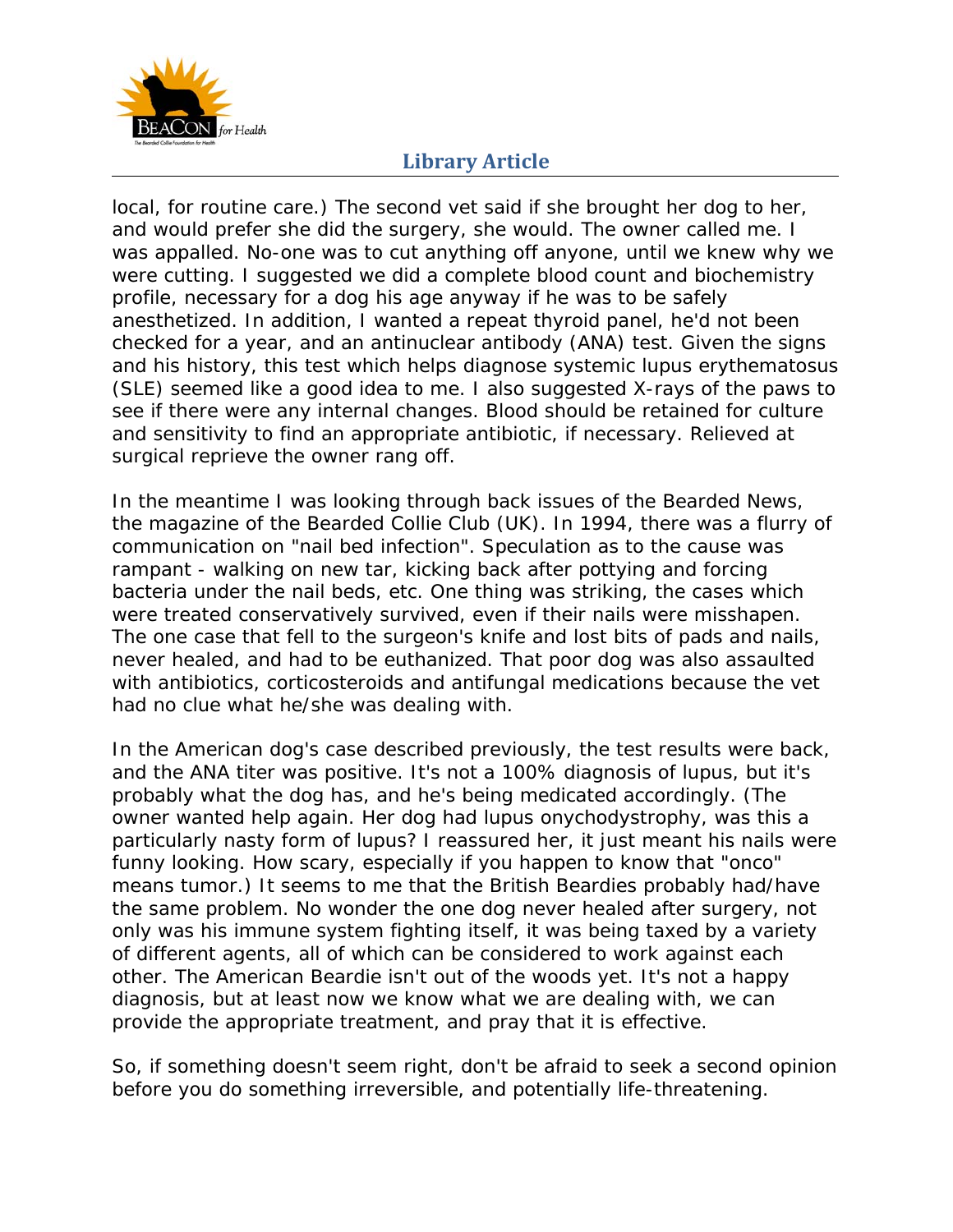

### **First Aid Kit for Emergencies.**

One caution: never use something that you don't feel comfortable using.

- Emergency phone  $#$  list, including vet's  $#$ , the nearest emergency clinic, state poison control center (Massachusetts 800 682 9211); ASPCA National Poison Control Center 800 548 2423 (\$30) or 900 680 0000 (\$20 for 5mins, then \$2.95/min). The latter calls are free if sponsored by drug manufacturer, and the 'poison' is a drug.
- A rectal thermometer, preferably not a digital one as they're not very accurate. Use lots of vaseline or K-Y jelly, and only insert about 3/4" on a Beardie. If your dog resists violently, do not persist.
- A watch with a second hand. You should wear this at all times. You can time respirations, heart rates and lengths of seizures etc. A stethoscope is definitely optional. Learn to take your Beardie's pulse.
- Chlorhexiderm flush. You can use this to clean out ears, but it is also wonderful for cleaning open wounds. Chlorhexiderm scrub is also applicable. Nolvasan products are acceptable, I don't like iodine, it can sting and burn.
- Bandaging equipment. Sterile gauze pads, gauze rolls, vetrap and elastic wrap. Don't bandage too tight. Don't use a tourniquet to stop bleeding. In this case, apply a pressure bandage, which is applied tight.
- Scissors bandage type to cut bandages, and trim excess hair away. If you really get into this, you could use clippers, but that seems like overkill.
- Disposable latex gloves.
- Triple antibiotic ointment.
- Burn cream.
- Kwik stop or similar styptic to stop bleeding of nails which have been cut too short. A sawn off syringe is dandy for applying this where you want it. I tend to just dunk the nail in the pot, but it's not the most sterile technique.
- Ipecac syrup. I hesitate over this one. Some things caustic ones do as much damage coming back as going down. If in doubt, call the poison hotline #, and don't give anything until you have their goahead. Charcoal may be more appropriate.
- Eye wash for flushing foreign bodies from eyes.
- Forceps, with a magnifying glass if needed.
- A tick remover.